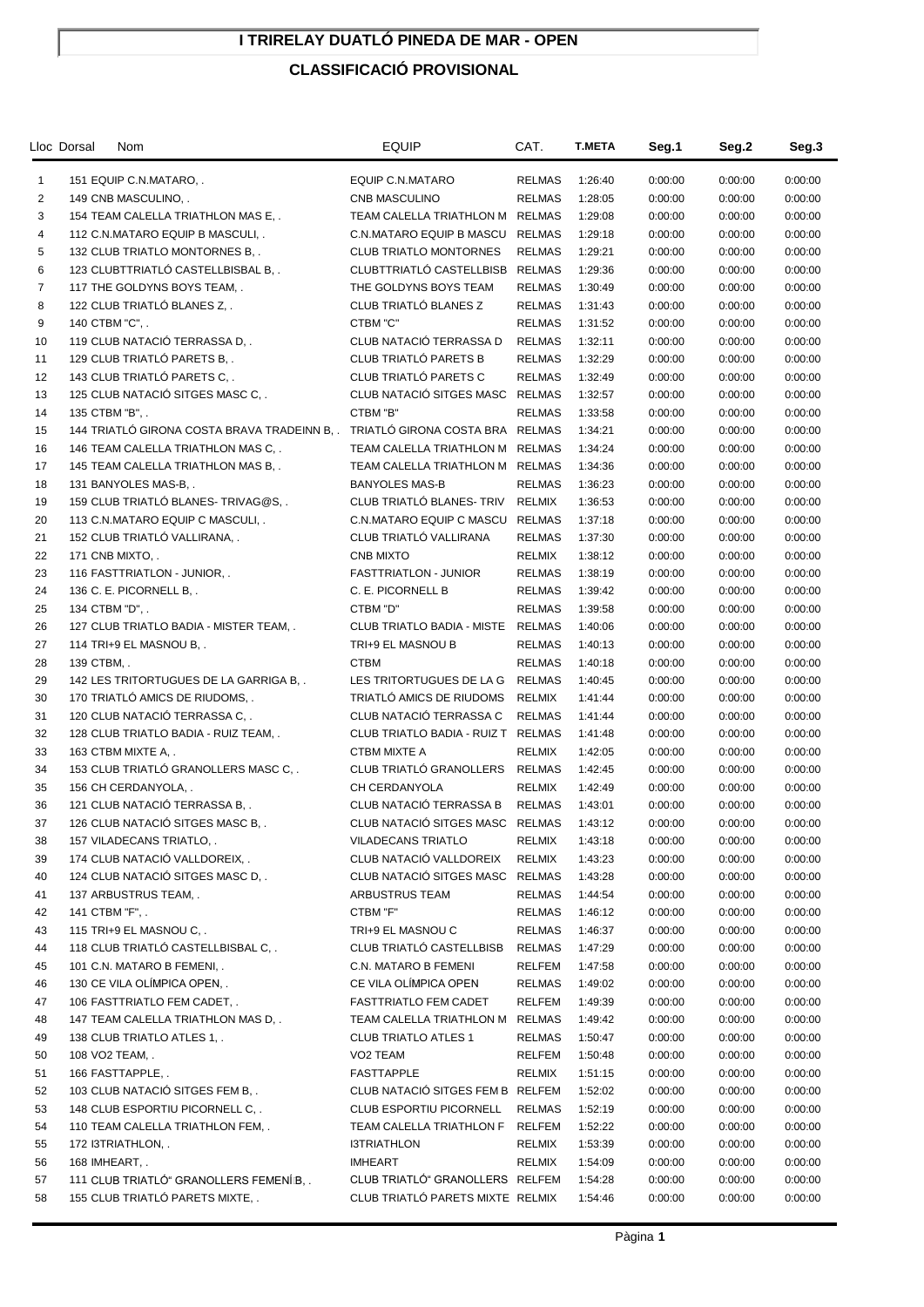|    | Lloc Dorsal<br><b>Nom</b>    | <b>EQUIP</b>                | CAT.          | <b>T.META</b> | Seg.1   | Seg.2   | Seg.3   |
|----|------------------------------|-----------------------------|---------------|---------------|---------|---------|---------|
| 59 | 160 CLUB TRIATLO BLANES      | <b>CLUB TRIATLO BLANES</b>  | <b>RELMIX</b> | 1:54:53       | 0:00:00 | 0:00:00 | 0:00:00 |
| 60 | 158 SKY IS THE LIMIT         | <b>SKY IS THE LIMIT</b>     | <b>RELMIX</b> | 1:56:21       | 0:00:00 | 0:00:00 | 0:00:00 |
| 61 | 165 FASTPIÑA                 | <b>FASTPINA</b>             | <b>RELMIX</b> | 1:56:57       | 0:00:00 | 0:00:00 | 0:00:00 |
| 62 | 164 CLUB TRIATLO ATLES 3.    | CLUB TRIATLO ATLES 3        | <b>RELMIX</b> | 1:57:28       | 0:00:00 | 0:00:00 | 0:00:00 |
| 63 | 107 CLUB TRIATLO ATLES 2, .  | <b>CLUB TRIATLO ATLES 2</b> | <b>RELFEM</b> | 1:58:00       | 0:00:00 | 0:00:00 | 0:00:00 |
| 64 | 162 FASTLEMON, .             | <b>FASTLEMON</b>            | <b>RELMIX</b> | 1:58:05       | 0:00:00 | 0:00:00 | 0:00:00 |
| 65 | 173 CHIGRASMIT, .            | <b>CHIGRASMIT</b>           | <b>RELMIX</b> | 1:58:30       | 0:00:00 | 0:00:00 | 0:00:00 |
| 66 | 161 BLANES POWER             | <b>BLANES POWER</b>         | <b>RELMIX</b> | 1:59:07       | 0:00:00 | 0:00:00 | 0:00:00 |
| 67 | 104 TEAMFLAQUER, .           | <b>TEAMFLAQUER</b>          | <b>RELFEM</b> | 1:59:09       | 0:00:00 | 0:00:00 | 0:00:00 |
| 68 | 167 CHALLENGE, .             | <b>CHALLENGE</b>            | <b>RELMIX</b> | 2:03:05       | 0:00:00 | 0:00:00 | 0:00:00 |
| 69 | 109 TRITORTUGUES FEMENÍ-OPEN | TRITORTUGUES FEMENÍ-OPE     | <b>RELFEM</b> | 2:05:54       | 0:00:00 | 0:00:00 | 0:00:00 |
| 70 | 102 CLUB TRI5U               | <b>CLUB TRI5U</b>           | <b>RELFEM</b> | 2:06:59       | 0:00:00 | 0:00:00 | 0:00:00 |
| 71 | 105 BANYOLES FEM-A,.         | <b>BANYOLES FEM-A</b>       | <b>RELFEM</b> | 2:08:07       | 0:00:00 | 0:00:00 | 0:00:00 |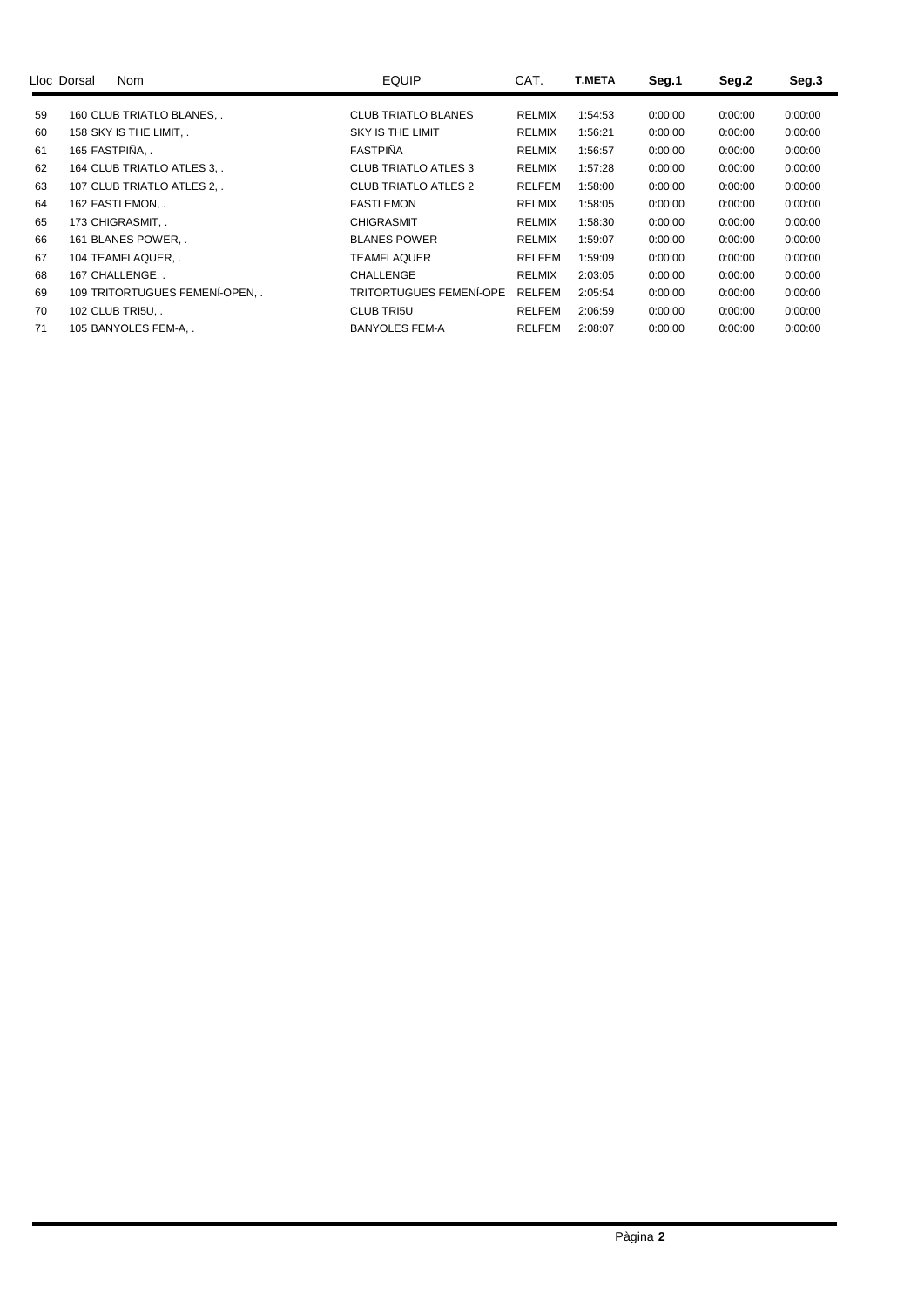|                |            |             |                                                  | I TRIRELAY DUATLÓ PINEDA DE MAR - OPEN               |                              |                                              |                     |                                                     |
|----------------|------------|-------------|--------------------------------------------------|------------------------------------------------------|------------------------------|----------------------------------------------|---------------------|-----------------------------------------------------|
|                |            |             | <b>DISTANCIES</b>                                |                                                      |                              |                                              | Data                | 04/03/2017                                          |
|                |            |             | Prueba 1<br>3                                    |                                                      |                              |                                              |                     |                                                     |
|                |            |             | $\boldsymbol{7}$<br>Prueba <sub>2</sub>          | <b>Jutge General:</b>                                |                              |                                              |                     |                                                     |
|                |            |             |                                                  | THAIS ESPINA                                         |                              |                                              |                     |                                                     |
|                |            |             | Prueba 3<br>1                                    |                                                      |                              |                                              |                     |                                                     |
|                |            |             |                                                  |                                                      |                              |                                              |                     |                                                     |
|                |            |             |                                                  |                                                      | 1ª PROVA                     | 2ª PROVA                                     |                     | 3ª PROVA                                            |
|                |            |             |                                                  |                                                      |                              | Temps en                                     | Temps 2<br>Arrivada | Temps 2 <sup>a</sup> Temps 3                        |
|                | Dorsal     | <b>Nomb</b> | Cognom                                           | <b>Nomb Equip/Club</b>                               | Р.<br>Temps 1                | Р.<br>bicicleta Km/h.                        | bicicleta           | Ρ.<br>Carrera ARRIVAD                               |
|                |            |             | <b>CATEGORIA: RELMAS</b>                         |                                                      |                              |                                              |                     |                                                     |
| 1              | 151        |             | EQUIP C.N.MATARO                                 | EQUIP C.N.MATARO                                     | 0:00:00                      | 0 0:00:00 #Erro                              |                     | $0$ 0:00:00<br>1:26:40                              |
| $\overline{2}$ | 149        |             | CNB MASCULINO                                    | CNB MASCULINO                                        | 0:00:00<br>$\Omega$          | 0 0:00:00 #Erro                              |                     | 1:28:05<br>0 0:00:00                                |
| 3              | 154        |             | TEAM CALELLA TRIATHLON                           | <b>TEAM CALELLA TRIATHL</b>                          | 0:00:00                      | 0 0:00:00 #Erro                              |                     | 1:29:08<br>0:00:00                                  |
| 4              | 112        |             | C.N.MATARO EQUIP B MASC C.N.MATARO EQUIP B M     |                                                      | 0:00:00<br>$\Omega$          | 0 0:00:00 #Erro                              |                     | 1:29:18<br>0:00:00                                  |
| 5              | 132        |             | CLUB TRIATLO MONTORNES CLUB TRIATLO MONTOR       |                                                      | 0:00:00<br>$\Omega$          | 0 0:00:00 #Erro                              |                     | 1:29:21<br>0:00:00<br>0                             |
| 6              | 123        |             | CLUBTTRIATLÓ CASTELLBIS CLUBTTRIATLÓ CASTEL      |                                                      | 0:00:00                      | 0:00:00 #Erro<br>$\Omega$                    |                     | 1:29:36<br>0:00:00<br>0                             |
| $\overline{7}$ | 117        |             | THE GOLDYNS BOYS TEAM                            | THE GOLDYNS BOYS TE                                  | 0:00:00<br>0                 | 0:00:00 #Erro<br>$\Omega$                    |                     | 1:30:49<br>0:00:00<br>0                             |
| 8              | 122        |             | CLUB TRIATLÓ BLANES Z                            | CLUB TRIATLÓ BLANES                                  | 0:00:00<br>0                 | 0:00:00 #Erro<br>$\Omega$                    |                     | 1:31:43<br>0:00:00<br>0                             |
| 9              | 140        |             | CTBM "C"                                         | CTBM "C"                                             | 0:00:00<br>$\Omega$          | 0 0:00:00 #Erro                              |                     | 1:31:52<br>0:00:00<br>0                             |
| 10             | 119        |             | CLUB NATACIÓ TERRASSA                            | CLUB NATACIÓ TERRAS                                  | 0:00:00                      | 0 0:00:00 #Erro                              |                     | 1:32:11<br>0:00:00<br>0                             |
| 11             | 129        |             | CLUB TRIATLÓ PARETS B                            | CLUB TRIATLÓ PARETS                                  | 0:00:00<br>$\Omega$          | 0 0:00:00 #Erro                              |                     | 1:32:29<br>0:00:00<br>ΟI                            |
| 12             | 143        |             | CLUB TRIATLÓ PARETS C                            | CLUB TRIATLÓ PARETS                                  | 0:00:00<br>$\Omega$          | 0 0:00:00 #Erro                              |                     | 1:32:49<br>0:00:00<br>ΟI                            |
| 13             | 125        |             | CLUB NATACIÓ SITGES MAS CLUB NATACIÓ SITGES      |                                                      | 0:00:00<br>$\Omega$          | 0 0:00:00 #Erro                              |                     | 1:32:57<br>0:00:00<br>ΟI                            |
| 14             | 135        |             | CTBM "B"                                         | CTBM "B"                                             | 0:00:00<br>$\Omega$          | 0 0:00:00 #Erro                              |                     | 1:33:58<br>0:00:00<br>ΟI                            |
| 15             | 144        |             | TRIATLÓ GIRONA COSTA BR TRIATLÓ GIRONA COSTA     |                                                      | 0:00:00                      | 0 0:00:00 #Erro                              |                     | 1:34:21<br>0:00:00<br>0                             |
| 16             | 146        |             | <b>TEAM CALELLA TRIATHLON</b>                    | TEAM CALELLA TRIATHL                                 | 0:00:00                      | 0:00:00 #Erro<br>0                           |                     | 1:34:24<br>0:00:00<br>0                             |
| 17<br>18       | 145<br>131 |             | TEAM CALELLA TRIATHLON<br><b>BANYOLES MAS-B</b>  | <b>TEAM CALELLA TRIATHL</b><br><b>BANYOLES MAS-B</b> | 0:00:00<br>0<br>0:00:00<br>0 | $0:00:00$ #Erro<br>0<br>$0:00:00$ #Erro<br>0 |                     | 0:00:00<br>1:34:36<br>0<br>0:00:00<br>1:36:23<br>01 |
| 19             | 113        |             | C.N.MATARO EQUIP C MASC C.N.MATARO EQUIP C M     |                                                      | 0:00:00                      | $0:00:00$ #Erro<br>0                         |                     | 0:00:00<br>1:37:18<br>01                            |
| 20             | 152        |             | CLUB TRIATLÓ VALLIRANA                           | CLUB TRIATLÓ VALLIRA                                 | 0:00:00                      | $0:00:00$ #Erro<br>0                         |                     | 0:00:00<br>1:37:30<br>0                             |
| 21             | 116        |             | <b>FASTTRIATLON - JUNIOR</b>                     | <b>FASTTRIATLON - JUNIOR</b>                         | 0:00:00<br>0                 | $0:00:00$ #Erro<br>0                         |                     | 0:00:00<br>1:38:19<br>0                             |
| 22             | 136        |             | C. E. PICORNELL B                                | C. E. PICORNELL B                                    | 0:00:00<br>$\Omega$          | 0:00:00 #Erro<br>$\Omega$                    |                     | 0:00:00<br>1:39:42<br>01                            |
| 23             | 134        |             | CTBM "D"                                         | CTBM "D"                                             | 0:00:00<br><sup>O</sup>      | $0:00:00$ #Erro<br>$\Omega$                  |                     | 1:39:58<br>0:00:00<br>01                            |
| 24             | 127        |             | CLUB TRIATLO BADIA - MIST CLUB TRIATLO BADIA - M |                                                      | 0:00:00<br>0                 | 0 0:00:00 #Erro                              |                     | 0 0:00:00<br>1:40:06                                |
| 25             | 114        |             | TRI+9 EL MASNOU B                                | TRI+9 EL MASNOU B                                    | 0:00:00                      | 0 0:00:00 #Erro                              |                     | $0$ 0:00:00<br>1:40:13                              |
| 26             | 139        |             | <b>CTBM</b>                                      | <b>CTBM</b>                                          | 0:00:00<br>0                 | 0 0:00:00 #Erro                              |                     | 0 0:00:00<br>1:40:18                                |
| 27             | 142        |             | LES TRITORTUGUES DE LA                           | LES TRITORTUGUES DE                                  | 0:00:00<br>0                 | 0 0:00:00 #Erro                              |                     | 1:40:45<br>0.00:00                                  |
| 28             | 120        |             | <b>CLUB NATACIO TERRASSA</b>                     | CLUB NATACIÓ TERRAS                                  | 0:00:00<br>0                 | 0 0:00:00 #Erro                              |                     | $0$ 0:00:00<br>1:41:44                              |
| 29             | 128        |             | CLUB TRIATLO BADIA - RUIZ CLUB TRIATLO BADIA - R |                                                      | 0:00:00<br>0                 | 0 0:00:00 #Erro                              |                     | $0$ 0:00:00<br>1:41:48                              |
| 30             | 153        |             | CLUB TRIATLÓ GRANOLLER CLUB TRIATLÓ GRANOLL      |                                                      | 0:00:00<br>0                 | 0 0:00:00 #Erro                              |                     | 0.00:00<br>1:42:45                                  |
| 31             | 121        |             | CLUB NATACIÓ TERRASSA B CLUB NATACIÓ TERRAS      |                                                      | 0:00:00<br>0                 | 0 0:00:00 #Erro                              |                     | 0 0:00:00<br>1:43:01                                |
| 32             | 126        |             | CLUB NATACIÓ SITGES MAS CLUB NATACIÓ SITGES      |                                                      | 0:00:00<br>0                 | 0 0:00:00 #Erro                              |                     | 0.00:00<br>1:43:12                                  |
| 33             | 124        |             | CLUB NATACIÓ SITGES MAS CLUB NATACIÓ SITGES      |                                                      | 0:00:00<br>0                 | 0 0:00:00 #Erro                              |                     | 0 0:00:00<br>1:43:28                                |
| 34             | 137        |             | ARBUSTRUS TEAM                                   | ARBUSTRUS TEAM                                       | 0:00:00<br>0                 | 0 0:00:00 #Erro                              |                     | 1:44:54<br>0.00:00                                  |
| 35             | 141        |             | CTBM "F"                                         | CTBM "F"                                             | 0:00:00<br>0                 | 0 0:00:00 #Erro                              |                     | 0 0:00:00<br>1:46:12                                |
| 36             | 115        |             | TRI+9 EL MASNOU C                                | TRI+9 EL MASNOU C                                    | 0:00:00<br>0                 | 0 0:00:00 #Erro                              |                     | 0 0:00:00<br>1:46:37                                |
| 37             | 118        |             | CLUB TRIATLÓ CASTELLBIS                          | CLUB TRIATLÓ CASTELL                                 | 0:00:00<br>0                 | 0 0:00:00 #Erro                              |                     | 0 0:00:00<br>1:47:29                                |
| 38             | 130        |             | CE VILA OLÍMPICA OPEN                            | CE VILA OLÍMPICA OPE                                 | 0:00:00<br>0                 | 0 0:00:00 #Erro                              |                     | 0 0:00:00<br>1:49:02                                |
| 39             | 147        |             | TEAM CALELLA TRIATHLON                           | TEAM CALELLA TRIATHL                                 | 0:00:00<br>0                 | 0 0:00:00 #Erro                              |                     | 1:49:42<br>0 0:00:00                                |
| 40             | 138        |             | <b>CLUB TRIATLO ATLES 1</b>                      | <b>CLUB TRIATLO ATLES 1</b>                          | 0:00:00<br>0                 | 0 0:00:00 #Erro                              |                     | 1:50:47<br>0 0:00:00                                |
| 41             | 148        |             | CLUB ESPORTIU PICORNELL CLUB ESPORTIU PICORN     |                                                      | 0 0:00:00                    | 0 0:00:00 #Erro                              |                     | 1:52:19<br>0.00:00                                  |

## CATEGORIA: **RELMIX**

| 159 | CLUB TRIATLO BLANES- TRI CLUB TRIATLO BLANES- |                       | 0 0:00:00 | 0 0:00:00 #Erro |  | 0 0:00:00 1:36:53 |                     |
|-----|-----------------------------------------------|-----------------------|-----------|-----------------|--|-------------------|---------------------|
| 171 | CNB MIXTO                                     | CNB MIXTO             | 0 0:00:00 | 010:00:00 #Erro |  |                   | $0$ 0:00:00 1:38:12 |
| 170 | TRIATLO AMICS DE RIUDOM                       | TRIATLO AMICS DE RIUD | 0 0:00:00 | 0 0:00:00 #Erro |  | 0 0:00:00 1:41:44 |                     |
| 163 | CTBM MIXTE A                                  | CTBM MIXTE A          | 0 0:00:00 | 010:00:00 #Erro |  |                   | $0$ 0:00:00 1:42:05 |
| 156 | CH CERDANYOLA                                 | CH CERDANYOLA         | 0 0:00:00 | 0 0:00:00 #Erro |  |                   | $0$ 0:00:00 1:42:49 |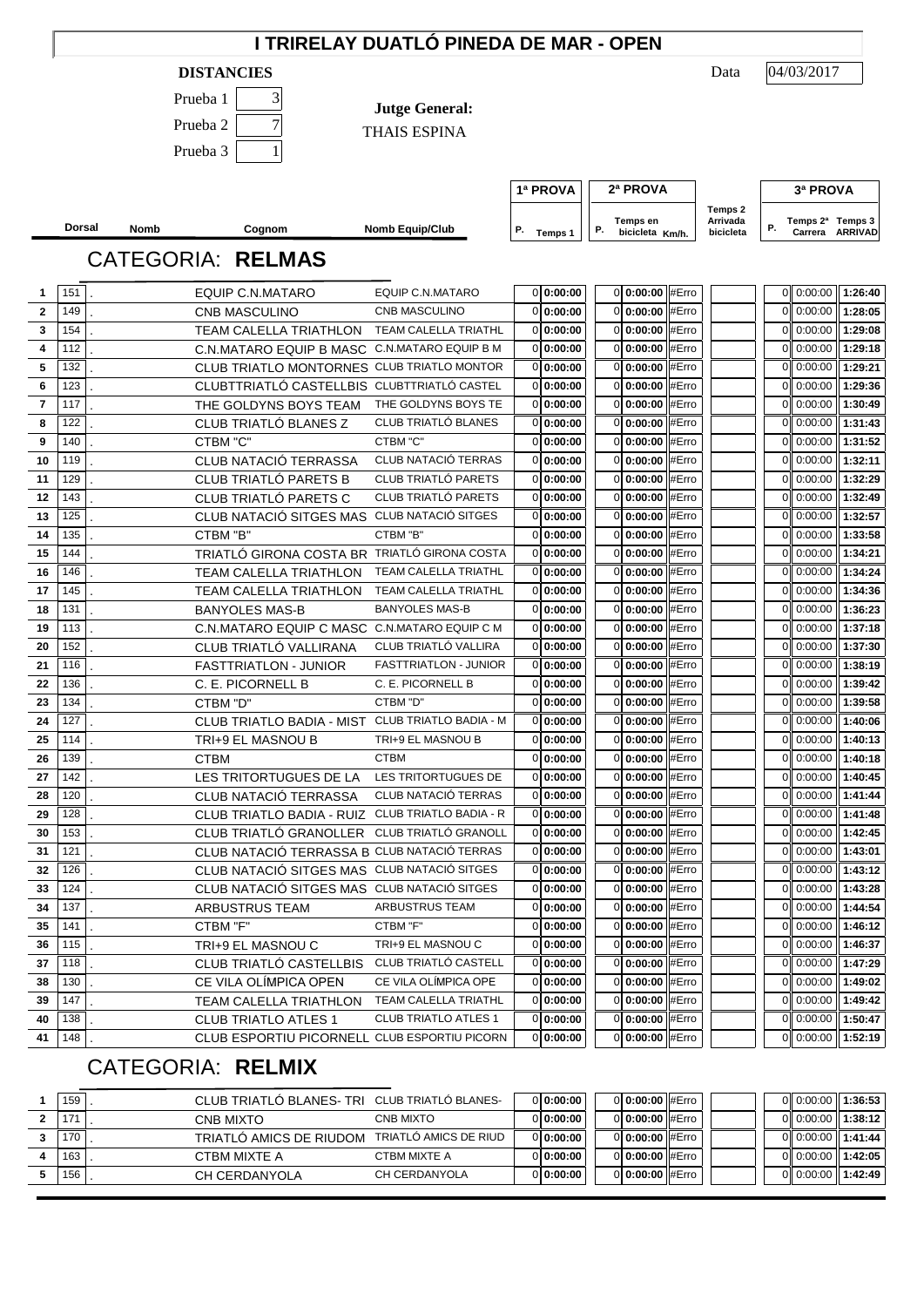|    |        |      |                             |                             |    | 1ª PROVA  |    | 2ª PROVA                    |                                  |    | 3ª PROVA            |                           |
|----|--------|------|-----------------------------|-----------------------------|----|-----------|----|-----------------------------|----------------------------------|----|---------------------|---------------------------|
|    | Dorsal | Nomb | Cognom                      | <b>Nomb Equip/Club</b>      | Р. | Temps 1   | Р. | Temps en<br>bicicleta Km/h. | Temps 2<br>Arrivada<br>bicicleta | Р. | Temps 2ª<br>Carrera | Temps 3<br><b>ARRIVAD</b> |
| 6  | 157    |      | <b>VILADECANS TRIATLO</b>   | <b>VILADECANS TRIATLO</b>   |    | 0 0:00:00 |    | 0 0:00:00 #Erro             |                                  |    | 0.00:00             | 1:43:18                   |
|    | 174    |      | CLUB NATACIÓ VALLDOREIX     | CLUB NATACIÓ VALLDO         |    | 0 0:00:00 |    | 0 0:00:00 #Erro             |                                  |    | 0.00:00             | 1:43:23                   |
| 8  | 166    |      | <b>FASTTAPPLE</b>           | <b>FASTTAPPLE</b>           |    | 0 0:00:00 |    | 0 0:00:00 #Erro             |                                  |    | 0 0:00:00           | 1:51:15                   |
| 9  | 172    |      | <b>I3TRIATHLON</b>          | <b>I3TRIATHLON</b>          |    | 0 0:00:00 |    | 0 0:00:00 #Erro             |                                  |    | 0 0:00:00           | 1:53:39                   |
| 10 | 168    |      | <b>IMHEART</b>              | <b>IMHEART</b>              |    | 0 0:00:00 |    | 0 0:00:00 #Erro             |                                  |    | 0.00:00             | 1:54:09                   |
| 11 | 155    |      | CLUB TRIATLO PARETS MIX     | CLUB TRIATLÓ PARETS         |    | 0 0:00:00 |    | 0 0:00:00 #Erro             |                                  |    | 0.00:00             | 1:54:46                   |
| 12 | 160    |      | <b>CLUB TRIATLO BLANES</b>  | <b>CLUB TRIATLO BLANES</b>  |    | 0 0:00:00 |    | 0 0:00:00 #Erro             |                                  |    | 0.00:00             | 1:54:53                   |
| 13 | 158    |      | <b>SKY IS THE LIMIT</b>     | <b>SKY IS THE LIMIT</b>     |    | 0 0:00:00 |    | 0 0:00:00 #Erro             |                                  |    | 0.00:00             | 1:56:21                   |
| 14 | 165    |      | <b>FASTPIÑA</b>             | <b>FASTPINA</b>             |    | 0 0:00:00 |    | 0 0:00:00 #Erro             |                                  |    | 0.00:00             | 1:56:57                   |
| 15 | 164    |      | <b>CLUB TRIATLO ATLES 3</b> | <b>CLUB TRIATLO ATLES 3</b> |    | 0 0:00:00 |    | 0 0:00:00 #Erro             |                                  |    | 0 0:00:00           | 1:57:28                   |
| 16 | 162    |      | <b>FASTLEMON</b>            | <b>FASTLEMON</b>            |    | 0 0:00:00 |    | 0 0:00:00 #Erro             |                                  |    | $0$ 0:00:00         | 1:58:05                   |
| 17 | 173    |      | <b>CHIGRASMIT</b>           | <b>CHIGRASMIT</b>           |    | 0 0:00:00 |    | 0 0:00:00 #Erro             |                                  |    | 0.00:00             | 1:58:30                   |
| 18 | 161    |      | <b>BLANES POWER</b>         | <b>BLANES POWER</b>         |    | 0 0:00:00 |    | 0 0:00:00 #Erro             |                                  |    | 0 0:00:00           | 1:59:07                   |
| 19 | 167    |      | CHALLENGE                   | <b>CHALLENGE</b>            |    | 0 0:00:00 |    | 0 0:00:00 #Erro             |                                  |    | $0$ 0:00:00         | 2:03:05                   |